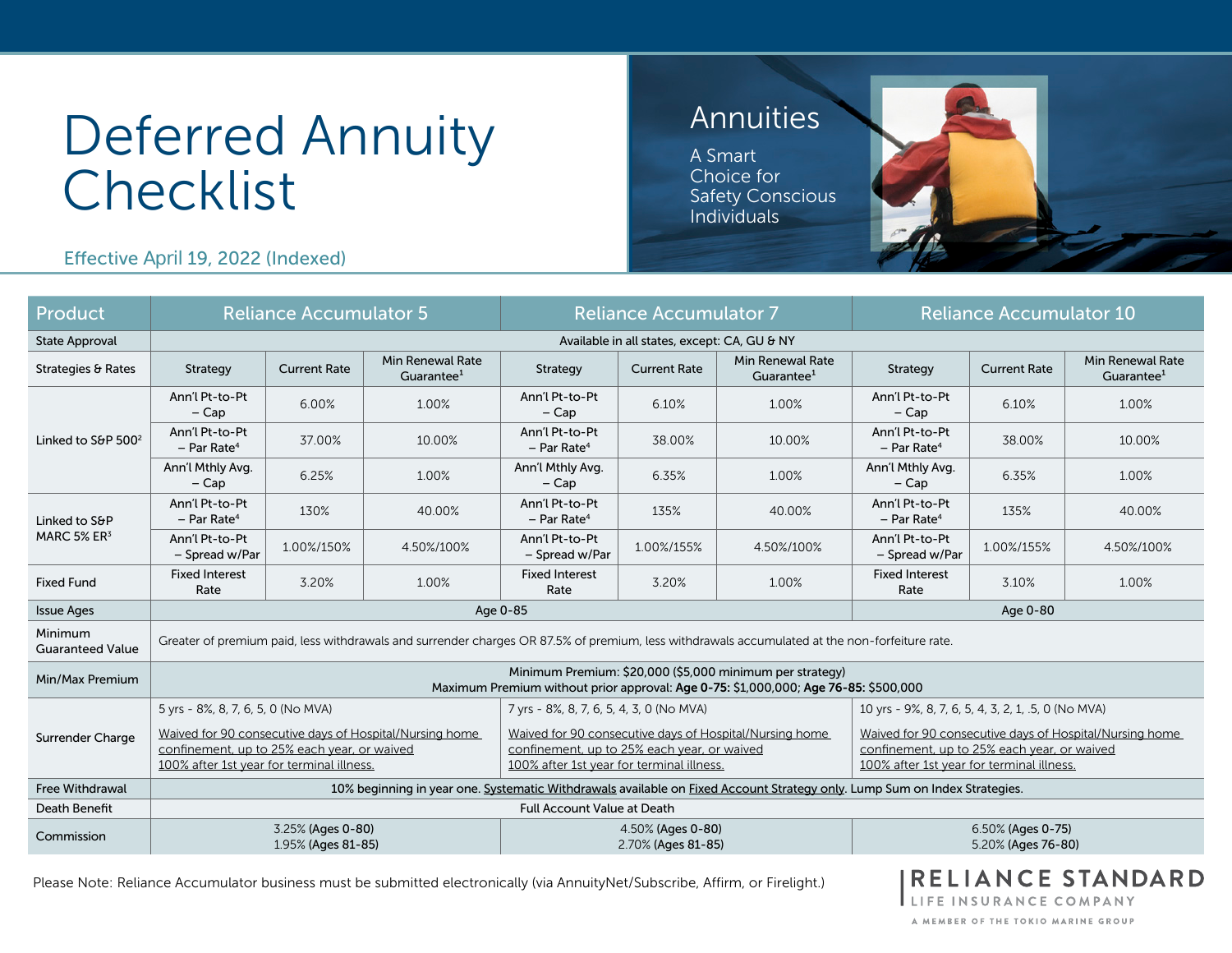### Deferred Annuity Checklist

#### Effective April 19, 2022 (Indexed)

| Product                                                                                                                   | <b>Keystone Index™-5</b>                                                                                                                                                   |                                         |                                                                                                                       |                                                                                                                                                                    | <b>Keystone Index<sup>™-7</sup></b>     |                                            | Keystone Index™-10                                                                                                                                                                                                             |                     |                                            |  |  |
|---------------------------------------------------------------------------------------------------------------------------|----------------------------------------------------------------------------------------------------------------------------------------------------------------------------|-----------------------------------------|-----------------------------------------------------------------------------------------------------------------------|--------------------------------------------------------------------------------------------------------------------------------------------------------------------|-----------------------------------------|--------------------------------------------|--------------------------------------------------------------------------------------------------------------------------------------------------------------------------------------------------------------------------------|---------------------|--------------------------------------------|--|--|
| <b>State Approval</b>                                                                                                     | Available in all states, except: GU & NY (Terminal Illness Rider not available in NJ.)                                                                                     |                                         |                                                                                                                       |                                                                                                                                                                    |                                         |                                            |                                                                                                                                                                                                                                |                     |                                            |  |  |
| Strategies & Rates<br>Linked to<br>S&P 500*<br>Rate lock not<br>available on<br>the Participation<br><b>Rate Strategy</b> | Strategy                                                                                                                                                                   | <b>Current Rate</b>                     | Min Renewal Rate<br>Guarantee <sup>1</sup>                                                                            | Strategy                                                                                                                                                           | <b>Current Rate</b>                     | Min Renewal Rate<br>Guarantee <sup>1</sup> | Strategy                                                                                                                                                                                                                       | <b>Current Rate</b> | Min Renewal Rate<br>Guarantee <sup>1</sup> |  |  |
|                                                                                                                           | Ann'l Pt-to-Pt<br>$-Cap$                                                                                                                                                   | 6.00%                                   | 1.00%                                                                                                                 | Ann'l Pt-to-Pt<br>$-$ Cap                                                                                                                                          | 6.10%<br>1.00%                          |                                            | Ann'l Pt-to-Pt<br>$-Cap$                                                                                                                                                                                                       | 6.10%               | 1.00%                                      |  |  |
|                                                                                                                           | Ann'l Pt-to-Pt<br>- Par Rate                                                                                                                                               | 37.00%                                  | 10.00%                                                                                                                | Ann'l Pt-to-Pt<br>- Par Rate                                                                                                                                       | 38.00%                                  | 10.00%                                     | Ann'l Pt-to-Pt<br>- Par Rate                                                                                                                                                                                                   | 38.00%              | 10.00%                                     |  |  |
|                                                                                                                           | Ann'l Mthly Avg.<br>$-Cap$                                                                                                                                                 | 6.25%                                   | 1.00%                                                                                                                 | Ann'l Mthly Avg.<br>$-Cap$                                                                                                                                         | 6.35%                                   | 1.00%                                      | Ann'l Mthly Avg.<br>$-Cap$                                                                                                                                                                                                     | 6.35%               | 1.00%                                      |  |  |
|                                                                                                                           | <b>Fixed Interest</b><br>Rate                                                                                                                                              | 3.20%                                   | 1.00%                                                                                                                 | <b>Fixed Interest</b><br>Rate                                                                                                                                      | 3.20%                                   | 1.00%                                      | <b>Fixed Interest</b><br>Rate                                                                                                                                                                                                  | 3.10%               | 1.00%                                      |  |  |
| <b>Issue Ages</b>                                                                                                         | Age 0-85                                                                                                                                                                   |                                         |                                                                                                                       |                                                                                                                                                                    |                                         |                                            |                                                                                                                                                                                                                                | Age 0-80            |                                            |  |  |
| Minimum<br>Guaranteed<br>Value                                                                                            | Greater of 100% of premium less withdrawals, accumulated at 1.00%, compounded annually, less surrender charges; or 87.5% of premium less withdrawals, accumulated at 1.00% |                                         |                                                                                                                       |                                                                                                                                                                    |                                         |                                            |                                                                                                                                                                                                                                |                     |                                            |  |  |
| Min/Max Premium                                                                                                           | Minimum Premium: \$10,000 (\$5,000 minimum per strategy)<br>Maximum Premium without prior approval: Age 0-75: \$1,000,000; Age 76-85: \$500,000                            |                                         |                                                                                                                       |                                                                                                                                                                    |                                         |                                            |                                                                                                                                                                                                                                |                     |                                            |  |  |
|                                                                                                                           | 5 yrs - 9%, 8, 7, 6, 5, 0 (No MVA)                                                                                                                                         |                                         |                                                                                                                       | 7 yrs - 9%, 8, 7, 6, 5, 4, 3, 0 (No MVA)                                                                                                                           |                                         |                                            | 10 yrs - 9%, 9, 8, 7, 6, 5, 4, 3, 2, 1, 0 (No MVA)                                                                                                                                                                             |                     |                                            |  |  |
| Surrender Charge                                                                                                          | 100% after 1st year for terminal illness.                                                                                                                                  |                                         | Waived for 90 consecutive days of Hospital/Nursing home<br>confinement after 1st year, up to 25% each year, or waived | Waived for 90 consecutive days of Hospital/Nursing home<br>confinement after 1st year, up to 25% each year, or waived<br>100% after 1st year for terminal illness. |                                         |                                            | Waived for 90 consecutive days of Hospital/Nursing home<br>confinement after 1st year, up to 25% each year, or waived<br>100% after 1st year for terminal illness.<br>Surrender charge reduced for ages 60+ in MN & OR (9%, 8, |                     |                                            |  |  |
|                                                                                                                           |                                                                                                                                                                            |                                         |                                                                                                                       |                                                                                                                                                                    |                                         |                                            | 7, 6, 5, 4, 3, 2, 1, 0                                                                                                                                                                                                         |                     |                                            |  |  |
| <b>Free Withdrawal</b>                                                                                                    | 10% beginning in year one. Systematic Withdrawals available on Fixed Account Strategy only. Lump Sum on Index Strategies.                                                  |                                         |                                                                                                                       |                                                                                                                                                                    |                                         |                                            |                                                                                                                                                                                                                                |                     |                                            |  |  |
| Death Benefit                                                                                                             | <b>Full Account Value at Death</b>                                                                                                                                         |                                         |                                                                                                                       |                                                                                                                                                                    |                                         |                                            |                                                                                                                                                                                                                                |                     |                                            |  |  |
| Commission                                                                                                                |                                                                                                                                                                            | 3.25% (Ages 0-80)<br>1.95% (Ages 81-85) |                                                                                                                       |                                                                                                                                                                    | 4.50% (Ages 0-80)<br>2.70% (Ages 81-85) |                                            | 6.00% (Ages 0-80)                                                                                                                                                                                                              |                     |                                            |  |  |

<sup>1</sup> The cap, par rate, and interest rate shown above represent the minimum cap, par rate or interest rate that will be declared for each strategy after the first year. These rates do not represent the minimum guaranteed va

- <sup>2</sup> The S&P 500 is a product of S&P Dow Jones Indices LLC or its affiliates ("SPDJI"), and has been licensed for use by Reliance Standard. Standard & Poor's® and S&P® are registered trademarks of Standard & Poor's Financial Services LLC ("S&P"); Dow Jones® is a registered trademark of Dow Jones Trademark Holdings LLC ("Dow Jones"); and these trademarks have been licensed for use by SPDJI and sublicensed for certain purposes by Reliance Standard. Reliance Standard annuity products are not sponsored, endorsed, sold or promoted by SPDJI, Dow Jones, S&P, their respective affiliates and none of such parties make any representation regarding the advisability of investing in such product(s) nor do they have any liability for any errors, omissions, or interruptions of the S&P 500.
- <sup>3</sup> The S&P MARC (Multi-Asset Risk Control) 5% ER Index is a product of S&P Dow Jones Indices LLC or its affiliates ("SPDJI"), and has been licensed for use by Reliance Standard. Standard & Poor's® and S&P® are registered trademarks of Standard & Poor's Financial Services LLC ("S&P"); Dow Jones® is a registered trademark of Dow Jones Trademark Holdings LLC ("Dow Jones"); and these trademarks have been licensed for use by SPDJI and sublicensed for certain purposes by Reliance Standard. Reliance Standard annuity products are not sponsored, endorsed, sold or promoted by SPDJI, Dow Jones, S&P, their respective affiliates and none of such parties make any representation regarding the advisability of investing in such product(s) nor do they have any liability for any errors, omissions, or interruptions of the S&P MARC (Multi-Asset Risk Control) 5% ER Index.

<sup>4</sup> Rate lock is not available on the S&P 500 Par Rate strategy. However, a rate lock is available on the S&P MARC 5% ER strategy.